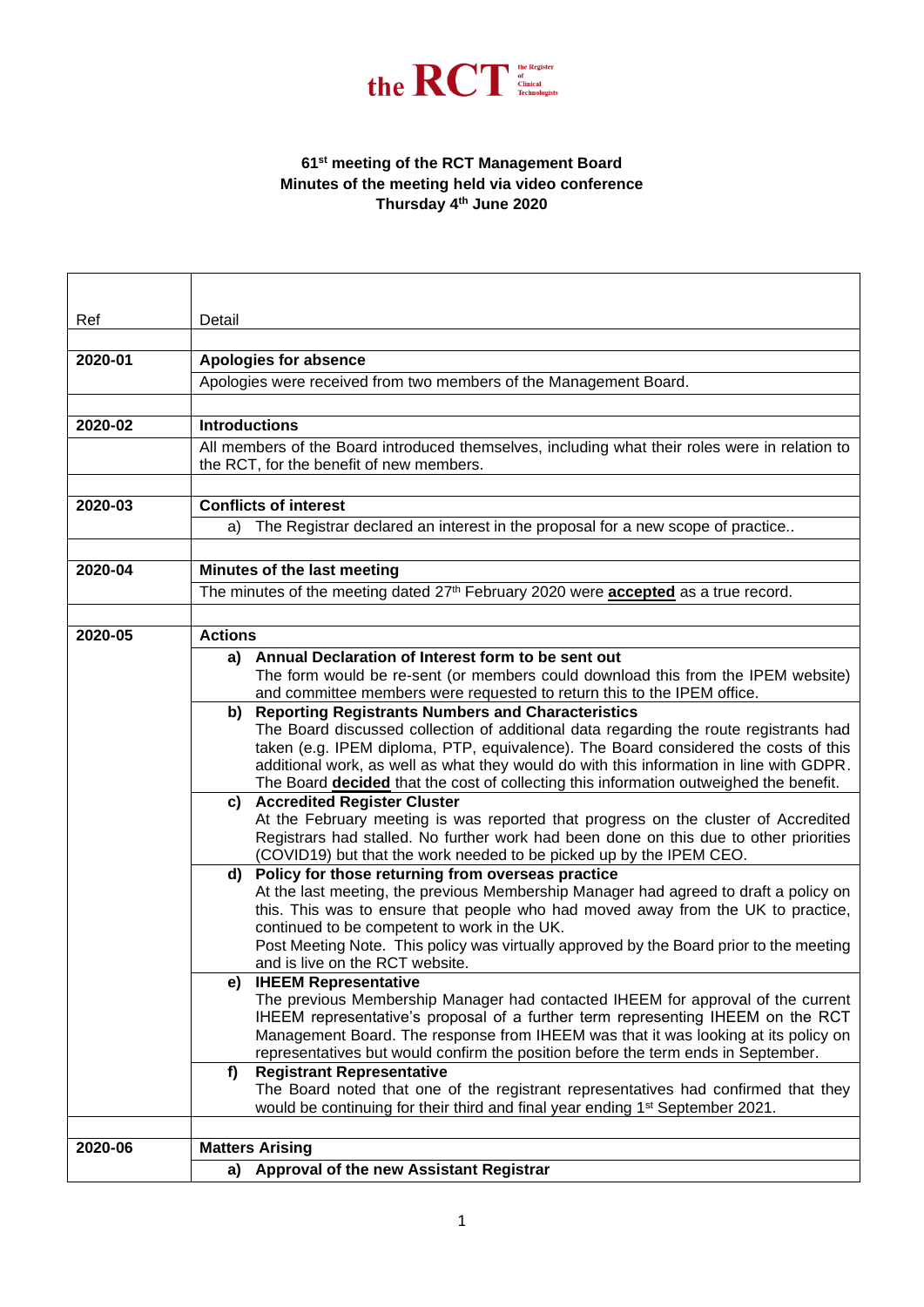

| Ref     | Detail                                                                                                                                                                                                                                                                                                                                                                                                                                                                                                                                                                                                                                                                                                                                                                                                                                                                                                                                                                                                                               |
|---------|--------------------------------------------------------------------------------------------------------------------------------------------------------------------------------------------------------------------------------------------------------------------------------------------------------------------------------------------------------------------------------------------------------------------------------------------------------------------------------------------------------------------------------------------------------------------------------------------------------------------------------------------------------------------------------------------------------------------------------------------------------------------------------------------------------------------------------------------------------------------------------------------------------------------------------------------------------------------------------------------------------------------------------------|
|         | The Assistant Registrar confirmed that he was stepping back as Assistant Registrar at<br>the end of August 2020. The Registrar explained that the Board had held an election,<br>which was overseen by the Registrar and the Membership Manager, and the successful<br>candidate was confirmed as the current IPEM Representative.<br>Appointment of IPEM Representative to the RCT<br>b)                                                                                                                                                                                                                                                                                                                                                                                                                                                                                                                                                                                                                                            |
|         | The Board noted that the IPEM representative post would be vacant when the current                                                                                                                                                                                                                                                                                                                                                                                                                                                                                                                                                                                                                                                                                                                                                                                                                                                                                                                                                   |
|         | representative steps up into the role of assistant registrar. It was noted that another<br>Registrant Representative was interested in the IPEM representative position. The<br>board reviewed the draft role description, for an elected representatives (IPEM, IHEEM<br>or ART) prepared by the Registrar. The IPEM HOOF agreed to arrange to have the<br>post advertised in accordance with IPEM's recruitment procedures. The IPEM HOOF<br>would also ensure that a copy of the advert was sent to members of the RCT<br>Management Board.                                                                                                                                                                                                                                                                                                                                                                                                                                                                                       |
|         |                                                                                                                                                                                                                                                                                                                                                                                                                                                                                                                                                                                                                                                                                                                                                                                                                                                                                                                                                                                                                                      |
| 2020-07 | Policies for review/ first approval (standing item)                                                                                                                                                                                                                                                                                                                                                                                                                                                                                                                                                                                                                                                                                                                                                                                                                                                                                                                                                                                  |
|         | The RCT Code of Professional Conduct<br>The Board discussed the background to the proposed changes which makes it obligatory for<br>registrants to raise concerns. The Board approved the changes. The IPEM HOOF will ensure<br>that the changes are included in the Registrar's update and that the revised document is posted<br>on the RCT website.                                                                                                                                                                                                                                                                                                                                                                                                                                                                                                                                                                                                                                                                               |
|         |                                                                                                                                                                                                                                                                                                                                                                                                                                                                                                                                                                                                                                                                                                                                                                                                                                                                                                                                                                                                                                      |
| 2020-08 | <b>Risk and Reports</b><br><b>Risk Register</b><br>a)                                                                                                                                                                                                                                                                                                                                                                                                                                                                                                                                                                                                                                                                                                                                                                                                                                                                                                                                                                                |
|         | The Registrar introduced the Risk Register explaining that this was kept up to date by<br>IPEM and that historically the IPEM CEO would bring the top risks or new risks to the<br>attention of the Board for consideration. The IPEM CEO agreed to continue to do this.<br>The Registrar went on to further highlight that the Professional Standards Authority<br>(PSA) had requested that the RCT include Covid19 specific risks on their risk register.<br>Six new Covid19 risks had been considered previously online and added to the register.<br>The Board approved the new risks. The Registrar also explained the background to the<br>red risks on the register, including current controls and future actions to help mitigate<br>those risks.<br>Post meeting note -Three registered members of the RCT Management Board, had<br>undergone and all three passed the 2020 CPD Audit.<br><b>Report on Registrant Numbers</b><br>b)<br>The Registrar explained that this item was included so that the Board members could |
|         | ask questions about the numbers, what they mean and generate discussion on how to<br>promote the register. The Registrar explained that this year there had been less failures<br>to renew registrations because the IPEM office had been proactive and had contacted<br>all registrants who had not paid and also the introduction of mandatory Direct Debits<br>from 2021. The Registrar requested that the office be congratulated on this initiative.<br>The committee discussed the number and it was highlighted that the IPEM Training<br>Scheme vivas had been deferred to October and therefore a whole cohort would not be<br>able to join until later in the year.                                                                                                                                                                                                                                                                                                                                                        |
| 2020-09 | <b>Public safety considerations</b>                                                                                                                                                                                                                                                                                                                                                                                                                                                                                                                                                                                                                                                                                                                                                                                                                                                                                                                                                                                                  |
|         | No Board members had anything to report under this item.                                                                                                                                                                                                                                                                                                                                                                                                                                                                                                                                                                                                                                                                                                                                                                                                                                                                                                                                                                             |
|         |                                                                                                                                                                                                                                                                                                                                                                                                                                                                                                                                                                                                                                                                                                                                                                                                                                                                                                                                                                                                                                      |
| 2020-10 | <b>Fitness to practice issues</b>                                                                                                                                                                                                                                                                                                                                                                                                                                                                                                                                                                                                                                                                                                                                                                                                                                                                                                                                                                                                    |
|         | <b>Fitness to practice cases</b><br>a)                                                                                                                                                                                                                                                                                                                                                                                                                                                                                                                                                                                                                                                                                                                                                                                                                                                                                                                                                                                               |
|         | It was reported that there is one outstanding issue.<br><b>PCC</b> meeting and training<br>b)                                                                                                                                                                                                                                                                                                                                                                                                                                                                                                                                                                                                                                                                                                                                                                                                                                                                                                                                        |
|         | It was reported that there is an outstanding requirement for a PCC meeting and some<br>training to take place.                                                                                                                                                                                                                                                                                                                                                                                                                                                                                                                                                                                                                                                                                                                                                                                                                                                                                                                       |